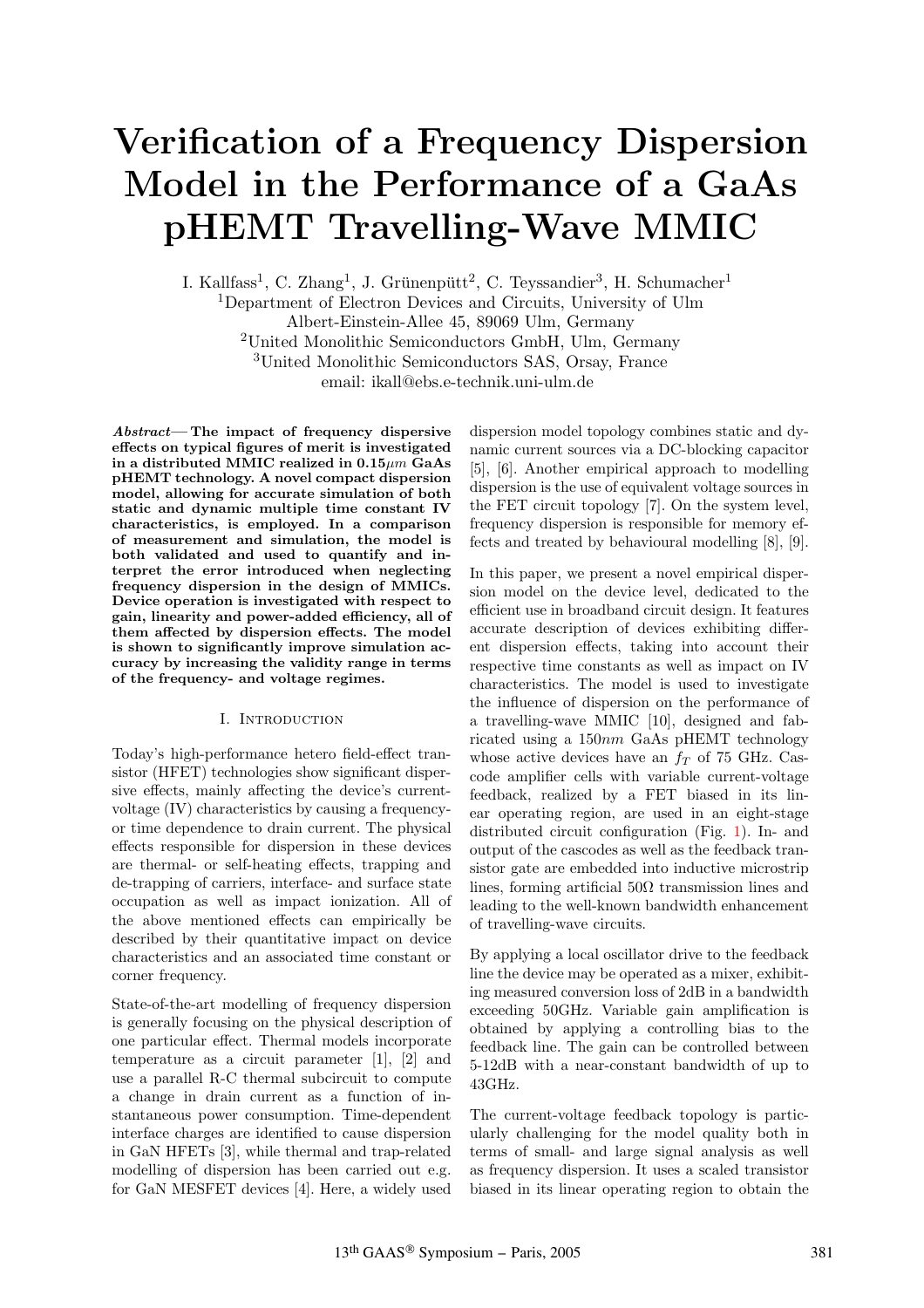

Fig. 1. Distributed circuit topology for mixer and VGA operation. Eight cascode stages with resistive source feedback are embedded into inductive transmission lines.

feedback effect. Here, dispersion effects show significant differences between static and dynamic IV characteristics. For small-signal analysis, an accurate prediction of the bias situation is required in order to linearize the device in a region where both its trans- and output conductance are highly nonlinear. Under large-signal conditions, e.g. for mixer operation, the feedback FET is driven between linear-, knee- and saturated regimes. Additionally, evaluation of amplifier linearity requires the device model to be accurate primarily with respect to the cascode class A operation.

In the comparison of measurement and simulation, the presented model is generally verified. It allows for accurate simulation of characteristics affected by frequency dispersion. Finally, the dispersion model is compared to simulation results obtained from purely static and dynamic models.

# II. The Dispersion Model

Basis of the drain current model is the physically well-founded assumption that individual dispersion effects introduce an exponentially decaying time domain step response of drain current. In the frequency domain, this results in a single-pole transfer function. The topology employed to achieve such dispersion characteristics is shown in Fig. 2. A static nonlinear current source  $I_0$  is combined in parallel with dynamic sources, realized by voltage controlled current sources whose nonlinear characteristics result from an auxiliary L-R circuit. In the following, dynamic characteristics obtained from a measurement excluding dispersion effects with time constant  $\tau_i$  are denoted  $I_i$ .

The total drain current can be written as

$$
I_{ds} = I_0 + \sum_{i=1..n} I_{xi} \frac{j\omega L_{xi}}{R_x + j\omega L_{xi}} \tag{1}
$$

where  $n$  is the number of dispersion sources and  $I_{xi} = I_i - I_{i-1}, i = 1..n$  is the current attributed to dispersion source i. The nonlinear currents  $I_i$  represent the dynamic current characteristics obtained e.g. from pulsed-IV measurements. The parallel placement of several dispersion sources will lead to a total drain current in the frequency domain of  $I_i$  for  $f_i < f < f_{i+1}$ where  $\tau_i = \frac{1}{2\pi f_i} = \frac{L_{xi}}{R_{xi}}$  are the time constants and corner frequencies of the individual dispersion sources.



Fig. 2. Device-level dispersion model for multiple time constant drain current characteristics. The dispersion part is embedded into a conventional HFET circuit topology.

This model improves conventional R-C type topologies with respect to accuracy and computational efficiency. Mainly, however, it adds the multiple time constant functionality. All nonlinear drain current characteristics, i. e. static  $(I_0)$  and multiple dynamic  $(I_i)$  sources, are described using a modified COBRA expression [11], [12].

The model employed in the present work uses the static drain current combined with two dispersion sources resulting from pulsed-IV measurements. One based on pulses with 100ns width, and a second with  $2\mu s$  pulse width. Pulse spacing of both measurements is 1ms with a device quiescent condition for maximum gain. It can be shown that the resulting IV characteristics of the  $2\mu s$  pulse measurement exclude a slow dispersion effect, usually associated with self-heating, while the 100ns pulses allow to exclude a second, faster dispersion effect, usually associated with trapping effects. The resulting characteristics are shown in Fig. 3. The on-wafer, pulsed-IV measurement setup uses a DIVA D225 dynamic IV analyzer from Accent Optical Technologies.

The dispersion part of the model is embedded into a conventional HFET equivalent circuit containing nonlinear gate capacitance and -current models [12], and is fully implemented as a scalable "user-compiled" model into the ADS simulation environment. To demonstrate correct operation of the dispersion model, it is used in a transient simulation to predict the drain current response to a step change in operating conditions. Fig. 4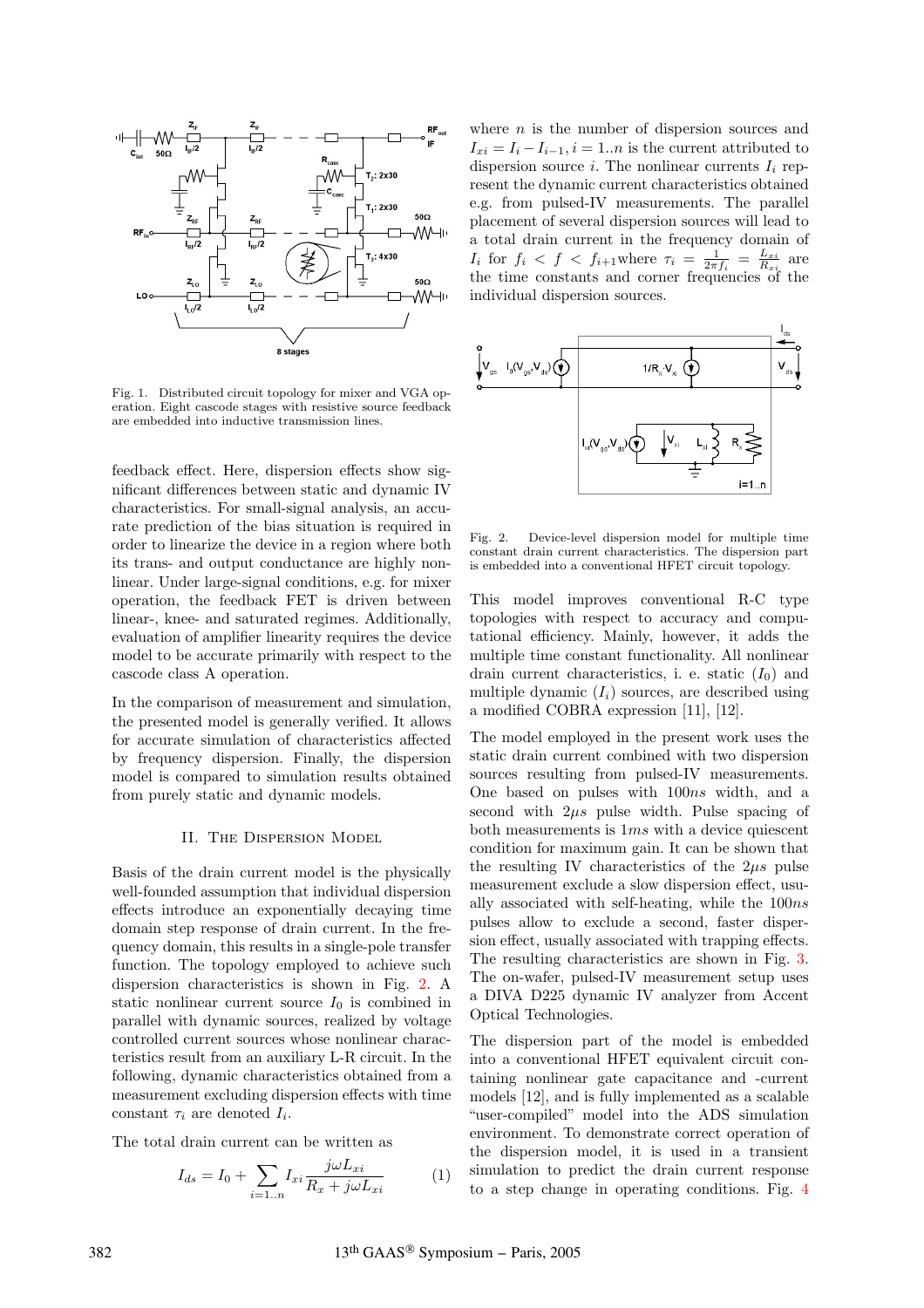

Fig. 3. Static and dynamic drain current characteristics in a  $2x50\mu m$  device. Dynamic characteristics are obtained from pulsed-IV measurements with  $100ns$  and  $2\mu s$  pulse widths.

shows measured and modelled transient responses of a  $2x20\mu m$  device being pulsed from an active quiescent condition into the linear- and high power region. Measurements are obtained by plotting the instantaneous drain current from pulsed-IV characterisation versus pulse width. They reveal exponentially decaying responses with two time constants,  $\tau_1 = 200 \mu s$  and  $\tau_2 = 1 \mu s$ . As can be seen, the model is capable of describing the time dependent current together with the transition between the different dispersion regimes. Furthermore, the dynamic sources can be disabled, and purely static or dynamic characteristics can be attributed to the main current source  $I_0$ . This allows for an evaluation of the error introduced by neglecting frequency dispersion.



Fig. 4. Measured and modelled transient response of drain current in a  $2x20\mu m$  device being pulsed from quiescent condition Q into bias points A1 and A2.

### III. Device Characteristics

# A. Amplifier Gain and Mixer Conversion Loss

Fig. 5 shows measured amplifier gain as well as conversion loss of the mixer operated both with fixed  $f_{IF}$  of 2GHz and fixed  $f_{LO}$  of 25GHz. The simulation accuracy of the dispersion model is within 1dB for all values. The purely static model deviates by another 0.5dB in gain prediction. In a travellingwave amplifier, the total gain depends on the losses introduced to the drain line by the non-ideal output conductance of the individual amplifier stages. The purely static model introduces an error of more than 50% (2.3mS instead of 4.8mS) to output conductance, as evidenced in Fig. 3 which shows the operating condition of the cascode transistors T1/T2.



Fig. 5. The comparison of measured and simulated gain and conversion loss validates the device model.

#### B. Gain compression and PAE

The simulation of power-added efficiency (PAE) at microwave frequencies requires the static model to predict current consumption (134mA measured, 131mA simulated). The dynamic part is responsible for gain and gain compression. Also, the dynamic signal introduces a self-biasing effect, which in turn is affecting the static characteristics. Fig. 6 shows PAE at 10GHz  $f_{RF}$  and confirms that only the dispersion model is capable of accurately predicting both maximum PAE and the associated input power.

### C. Gain versus Control Voltage

Fig. 7 shows small-signal gain versus control voltage (gate bias of feedback transistor T3) at 25GHz  $f_{RF}$ . The purely dynamic model's prediction deviates from measurements when T3 is biased in regions of large differences between static and dynamic characteristics (see bias in Fig. 3). The static model deviates both in gain and in gain reduction